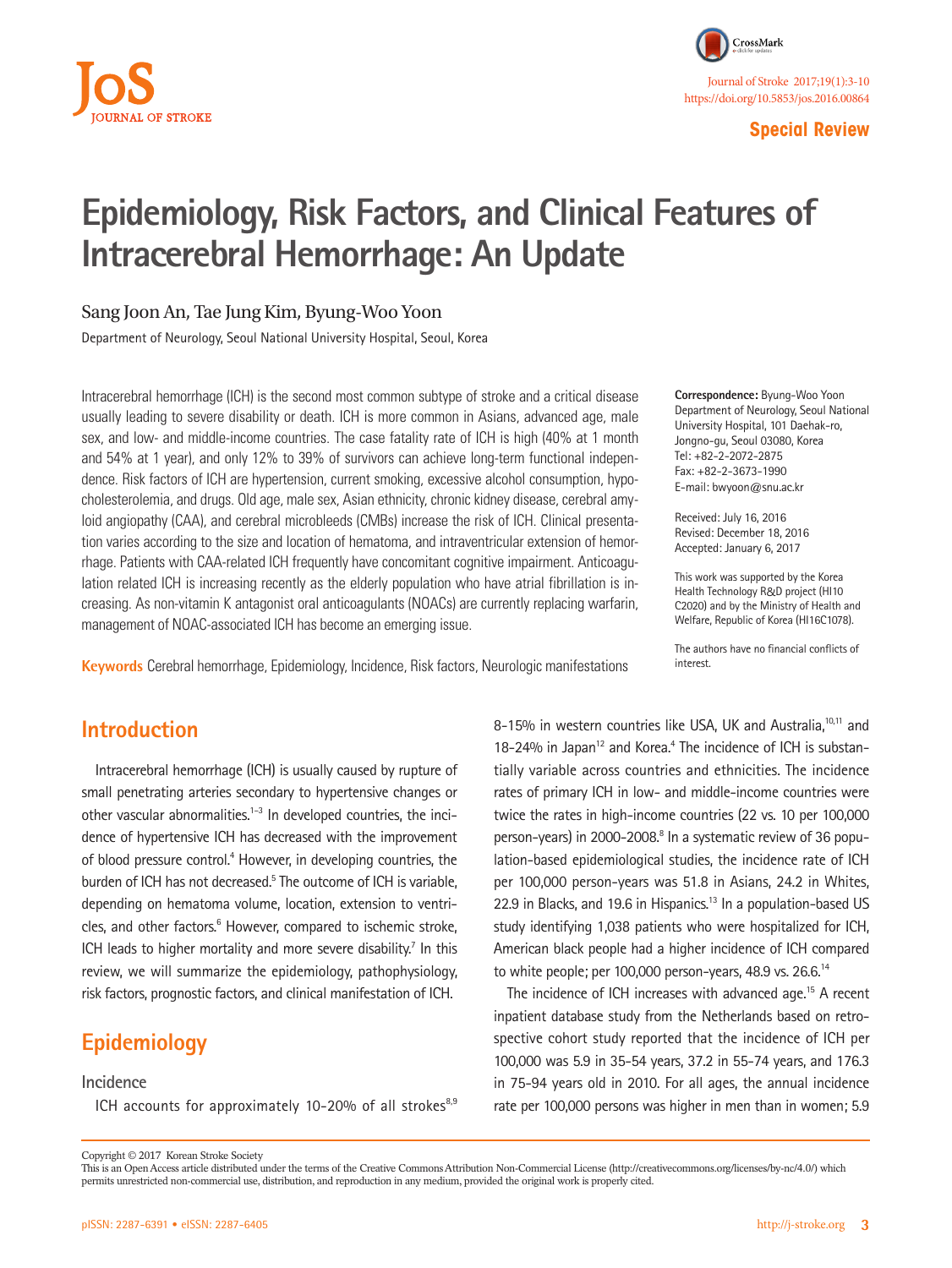# **JoS**

vs. 5.1 in people aged 35-54 years, 37.2 vs. 26.4 in those aged 55-74 years, and 176.3 vs. 140.1 in those aged 75-94 years.<sup>16</sup> In a German study analyzing database of a regional prospective stroke registry between 2007 and 2009, 34% of 3,448 patients with ICH were aged 80 years or more.<sup>17</sup>

The Global Burden of Disease 2010 Study showed a 47% increase in the absolute number of hemorrhagic stroke (including ICH and subarachnoid hemorrhage) worldwide between 1990 and 2010. The largest proportion of ICH incident cases (80%) and deaths (63%) occurred in low- and middle-income countries such as Sub-Saharan Africa, Central Asia and Southeast Asia. During the two decades, the age-adjusted incidence rate of hemorrhagic stroke reduced by 8% (95% confidence interval [CI]: 1–15) in high-income countries, whereas it increased by 22% (95% CI: 5-30) in the low- and middle-income countries.<sup>5</sup> A population-based study in the United Kingdom showed that the incidence of ICH associated with hypertension in patients less than 75 years of age has declined since the early 1980s with the improved control of hypertension. However, for all ages, the number of ICH cases remained stationary, which was likely to be attributed to an increase of non-hypertensive lobar ICH presumably caused by amyloid angiopathy in elderly people aged over 75 years and a recent increase in ICH associated with antithrombotic therapy. As the population ages, the incidence of ICH due to amyloid angiopathy may further rise in the future.<sup>18</sup> The incidence of ICH in Japan has declined significantly due probably to the better control of hypertension.<sup>12</sup> In Korea, there has been no population-based study on the trend of the ICH incidence. Estimation based on nationwide health insurance database indicates that the incidence of hemorrhagic stroke in Korean people aged between 35-74 years decreased annually by 1.82%.<sup>4</sup> On the other hand, a systematic review of 56 population-based studies showed that the overall age-adjusted incidence rate of primary ICH by pooling data from high-income countries showed no significant change between 1980 and 2008.<sup>8</sup>

#### **Fatality**

A case fatality rate of ICH is approximately 40% at 1 month and 54% at 1 year. Only 12% to 39% of patients achieve longterm functional independence. A meta-analysis of ICH outcomes between 1980 and 2008 showed no appreciable change in case fatality rate over that time period, $13$  but retrospective studies of large cohorts in the United Kingdom and United States showed a significant decrease in case fatality since 2000.<sup>19,20</sup> A worldwide stroke epidemiology study revealed that early stroke case fatality (21-day to 1-month) varied substantially among countries and study periods; the case fatality rate was 25-30% in high-income countries while it was 30-48% in low- to middle-income countries.<sup>8</sup> Decrease in the ICH fatality rate might be attributed to the improvement of critical care.<sup>21</sup> In Korea, the case-fatality rate of ICH estimated from the nationwide insurance database was high as 35% in 2004. However, the in-hospital 30-day case-fatality rate in 2009 was much lower as 10.2%.<sup>4</sup>

## **Pathophysiology**

### **Hypertensive vascular change**

ICH is usually caused by ruptured vessels that are degenerated due to long-standing hypertension. Responsible arteries show prominent degeneration of the media and smooth muscles.<sup>2</sup> Fibrinoid necrosis of the sub-endothelium with micro-aneurysms and focal dilatations may be seen in some patients. Lipohyalinoses, prominently related to long-standing hypertension, is most often found in non-lobar  $ICH<sup>22</sup>$  whereas cerebral amyloid angiopathy (CAA) is relatively more common in lobar ICH.<sup>23</sup>

### **Cerebral amyloid angiopathy**

CAA is characterized by the deposition of amyloid-β peptide at capillaries, arterioles, and small- and medium-sized arteries in the cerebral cortex, leptomeninges, and cerebellum.<sup>24</sup> CAA in the cerebral small vessel leads to sporadic ICH in elderly people, commonly associated with variations in the gene encoding apolipoprotein E epsilon 2 and 4 in chromosome 19.<sup>25,26</sup> Duplication of the APP locus on chromosome 21 is also found in families with familial early-onset Alzheimer disease and CAA. CAA-related ICHs occur mainly in the elderly subjects while a rare familial syndrome may manifest in relatively young patients.<sup>25</sup>

### **Molecular pathophysiology**

The initial injury mechanism in ICH is compressing brain parenchyma by hematoma's mass effect, resulting in physical disruption of parenchymal architecture.<sup>27</sup> Increased intracranial pressure due to expansion of hematoma can affect blood flow, mechanical deformation, neurotransmitter release, mitochondrial dysfunction and membrane depolarization. As a result, neuronal injury in perihematomal area contains the edema and inflammatory environment by blood-derived factors.<sup>28-30</sup> A secondary mechanism of brain injury is related to clotting cascade, in particular thrombin, after endothelial damage and hemoglobin breakdown.31–33 Thrombin causes inflammatory cells to infiltrate the brain, proliferation of mesenchymal cells, formation of brain edema and scar tissue.<sup>34</sup> Thrombin binds to protease-activated receptors 1 and activates the central nervous system microglia and complement cascade. As a result, multiple immune pathways are activated, which contributes to apoptosis and necrosis. Heme influx in neuron after endothelial damage leads to iron re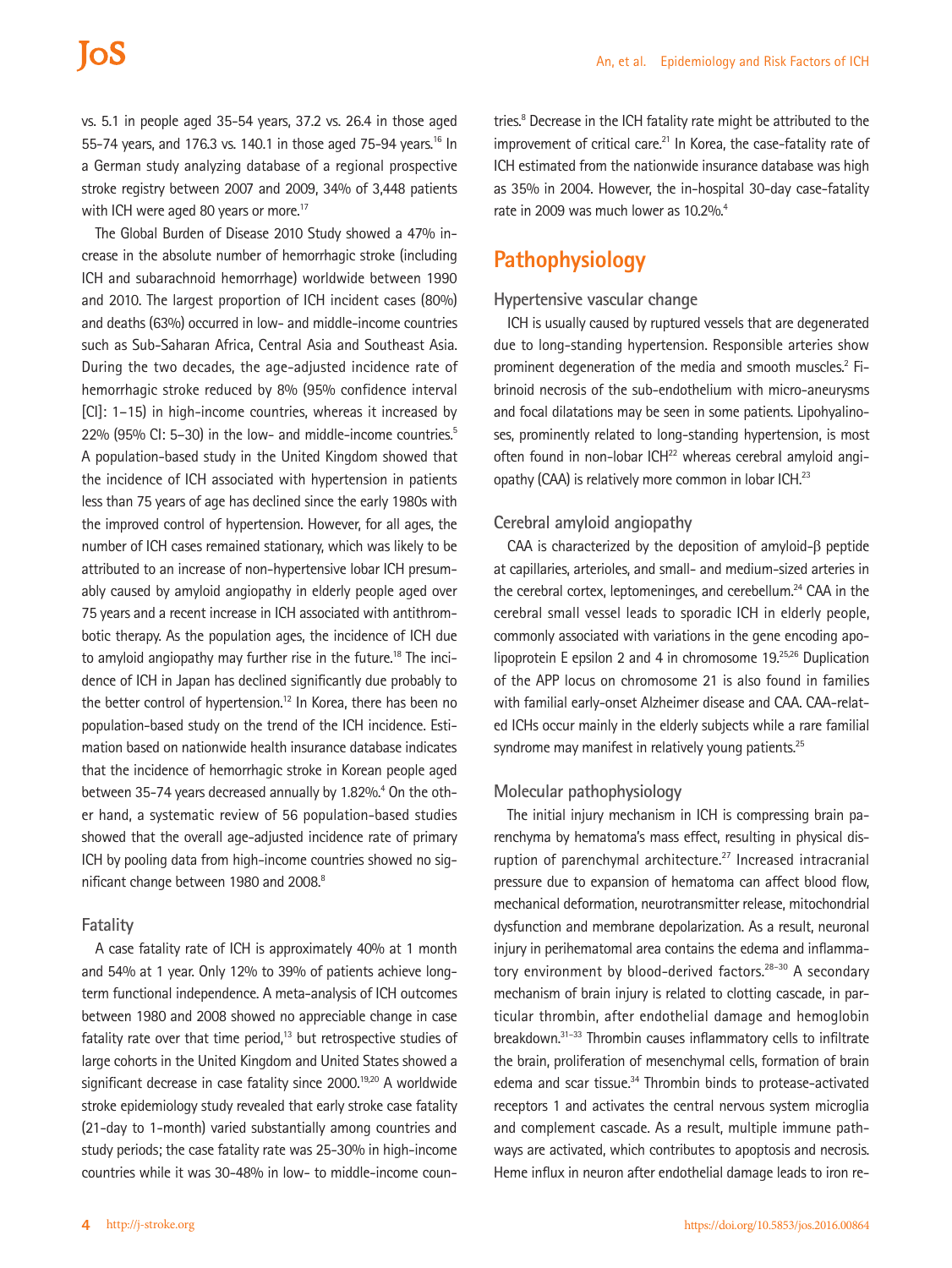lease and neuronal insult. $1,2,7$ 

## **Risk factors**

Modifiable risk factors include hypertension, cigarette smoking, excessive alcohol consumption, decreased low-density lipoprotein cholesterol, low triglycerides and drugs including anticoagulant, antithrombotic agent, and sympathomimetics. Nonmodifiable risk factors include old age, male sex, CAA, and Asian ethnicity (Table 1).<sup>35,36</sup> The INTERSTROKE study, an international case-control study of 6,000 individuals in 22 countries worldwide, showed that hypertension, smoking, waist-to-hip ratio, diet, and high alcohol intake were major risk factors for ICH, and these modifiable risk factors accounted for 88.1% of the population-attributable risk.<sup>37</sup>

Hypertension is the most important risk factor for spontaneous ICH, and the contribution of hypertension is greater for deep ICH than for lobar ICH;<sup>38,39</sup> hypertension is twice as common in patients with deep ICH as in those with lobar ICH.<sup>40</sup> Current smoking $35$  and heavy alcohol consumption $41$  are associated with increased risk of ICH. An Australian case-control study showed an inverse relationship between cholesterol level and the risk of ICH.42 Another study found that low total cholesterol and Lowdensity lipoprotein cholesterol levels were associated with more severe ICH.<sup>43</sup> The use of warfarin increases the risk of ICH by two- to five-fold, depending upon the intensity of anticoagulation.44 Anticoagulation-related ICH is nowadays increasing because of the increased use of oral anticoagulation in elderly population.45 Antiplatelet therapy can increase the risk of ICH.

**Table 1.** Risk factors of intracerebral hemorrhage

| Modifiable risk factors                                                    |
|----------------------------------------------------------------------------|
| Hypertension                                                               |
| Current smoking                                                            |
| Excessive alcohol consumption                                              |
| Decreased Low-density lipoprotein cholesterol, low triglycerides           |
| Anticoagulation                                                            |
| Use the antiplatelet agent                                                 |
| Sympathomimetic drugs (Cocaine, heroin, amphetamine, PPA and<br>ephedrine) |
| Non-modifiable risk factor                                                 |
| Old age                                                                    |
| Male sex                                                                   |
| Asian ethnicity                                                            |
| Cerebral amyloid angiopathy                                                |
| Cerebral microbleeds                                                       |
| Chronic kidney disease                                                     |
| Other factors suggested to be related the risk                             |
| Multi-parity                                                               |
| Poor working conditions (blue-collar occupation, longer working time)      |
| Long sleep duration                                                        |
|                                                                            |

PPA, Phenylpropanolamine.

Several case-control studies did not show an increased ICH risk with antiplatelet use, $42,46$  but meta-analyses showed that antiplatelet therapy was associated with a small but significant increase in the ICH risk.47,48 In addition, a meta-analysis showed that prior antiplatelet use was associated with an increased risk of death after the ICH,<sup>49</sup> and another studies demonstrated an increased risk of early hematoma growth with prior antiplatelet use.50,51 In particular, dual antiplatelet therapy compared to antiplatelet monotherapy is likely to further increase the ICH risk. In patients with atrial fibrillation, the risk of ICH is almost twice as high with aspirin plus clopidogrel compared to aspirin alone (0.4 vs. 0.2 percent).<sup>52</sup>

Associations have been reported between ICH and sympathomimetic drugs such as cocaine, heroin, amphetamine, and ephedrine, particularly in young patients. Phenylpropaolamine in a relatively high dose was an independent risk factor for hemorrhagic stroke, particularly in women.<sup>53</sup> In a Korean case-control study, low dose of Phenylpropaolamine in cold remedies was also associated with an increased risk of hemorrhagic stroke in women.54 Chronic kidney disease was found to increase the risk for ICH in a population-based study, and the association remained significant even after adjusting for covariates.<sup>55</sup> Chronic kidney disease may be a marker of cerebrovascular small vessel disease, which is the major mechanism of hypertensive ICH.<sup>56</sup> Platelet dysfunction in patients with chronic kidney disease might also account for the increased risk of ICH.

## **Cerebral microbleeds (CMBs)**

CMBs are detected in 5 to 23 percent of elderly individuals.<sup>57</sup> The Framingham study showed that CMBs were more prevalent in individuals with advanced age and males.<sup>58</sup> In another studies, CMBs were associated with hypertension, diabetes mellitus, and cigarette smoking.57,59 CMBs are associated with an increased risk of spontaneous ICH, $60$  and may increase the risk of warfarinor antiplatelet-associated ICH.<sup>61</sup> Therefore, both the benefit and risk should be considered for antithrombotic use in patients with  $CMBs.<sub>62</sub>$ 

### **Other potential risk factors**

Increased number of childbirths may be associated with an increased risk of ICH. Compared to women with nulliparity or uniparity, women with multiparity have a significantly higher risk for ICH with a trend of increasing risk with increasing parity.<sup>63</sup> Blue-collar occupation, longer working hours, and extended duration of strenuous work activity may be related to an increased risk of ICH.<sup>64</sup> It was also reported that long sleep duration greater than 8 hours was associated with an increased ICH risk.<sup>65</sup>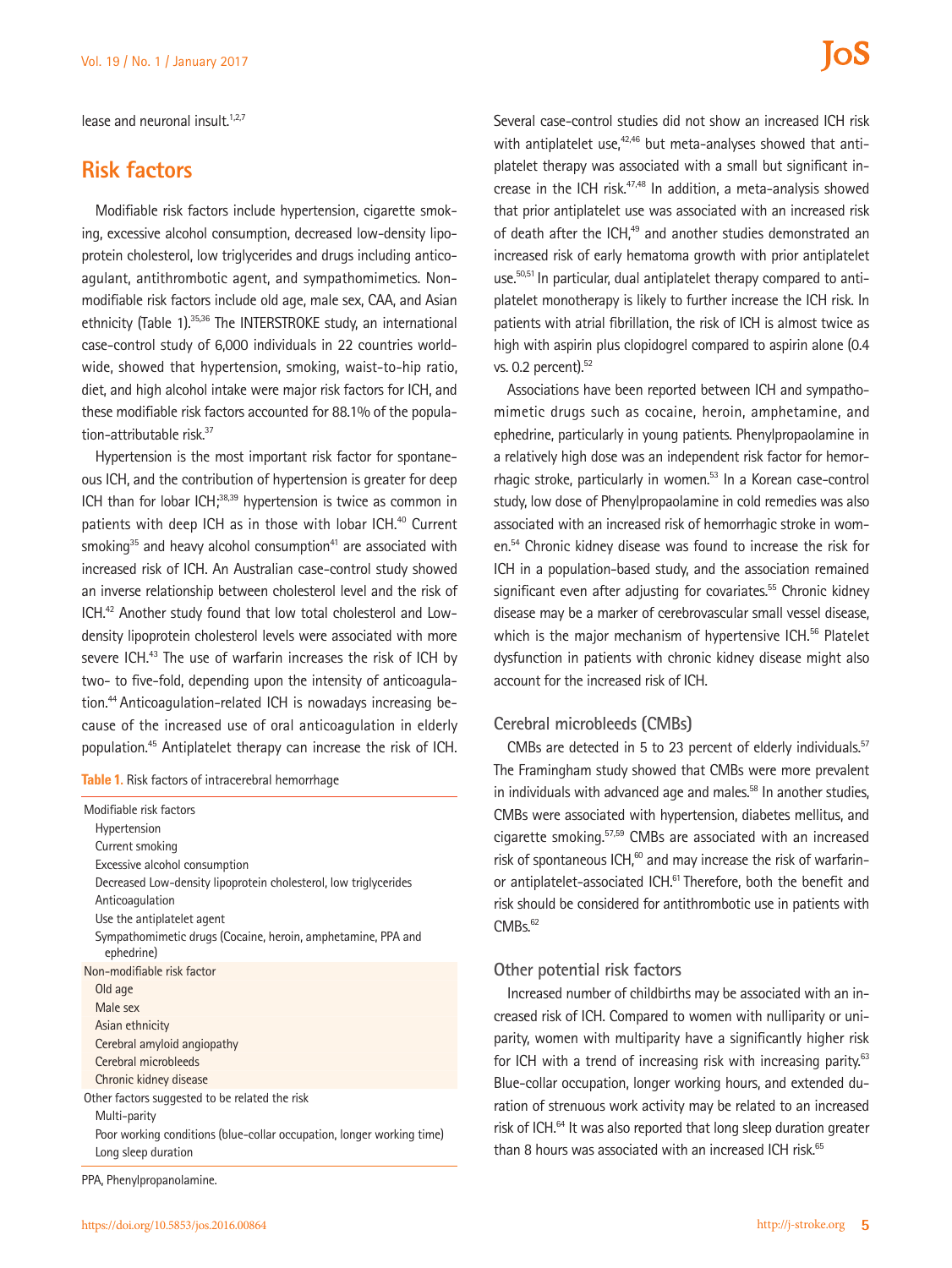# **IOS**

#### **Table 2.** Poor prognostic factors of intracerebral hemorrhage

| Low score of Glasgow coma scale                                                                   |
|---------------------------------------------------------------------------------------------------|
| Intracerebral hemorrhage volume ( $\geq 30$ cm <sup>3</sup> )                                     |
| Intraventricular extension of hemorrhage                                                          |
| Infra-tentorial origin of Intracerebral hemorrhage                                                |
| Old age ( $\geq$ 80)                                                                              |
| Advanced white matter lesions                                                                     |
| Underweight at admission                                                                          |
| Hyperglycemia at admission                                                                        |
| Chronic kidney disease (estimated glomerular filtration rate<br>$<$ 60 mL/minute/m <sup>2</sup> ) |

## **Prognostic factors**

Known poor prognostic factors of ICH include large hematoma volume, hematoma expansion, intraventricular hemorrhage, infra-tentorial location, old age, contrast extravasation on CT scan (spot sign) and the use of anticoagulation (Table 2). ICH Score, a simple clinical grading scale, may help stratify the risk; patients with high ICH score have a high mortality rate.<sup>6</sup> In Asian studies, fever, low initial Glasgow Coma Scale, large hematoma, intraventricular hemorrhage, and diabetes were independent predictors for poor outcome.<sup>66,67</sup> Acute brain bleeding analysis, a large case-control study, showed that extensive white matter lesion was associated with lower Glasgow Coma Scale score and higher mortality.68 High glucose level at admission or at 24 hours was also associated with an increased risk of bed-ridden status or 30-day mortality,<sup>69</sup> Chronic kidney disease (glomerular filtration rate <60 mL/minute/m<sup>2</sup>) was also reported to be associated with poor outcome.<sup>70</sup> In addition to well known biological factors, early withdrawal of care might impact on the ICH outcome. In a US study, even after adjusting for predictors of ICH mortality, early do-not-resuscitate decision was independently associated with higher short- and long-term mortalities, suggesting that the decision of early withdrawal of care for ICH patients should be cautiously made.<sup>71</sup> The current US guidelines recommend the postponement of do-not-resuscitate orders until at least the second full day of hospitalization.<sup>72</sup>

# **Clinical manifestation**

Although some individuals develop ICH during exertion or sudden emotional stress, most ICHs occur during routine activity. The neurologic symptoms usually aggravate over minutes or a few hours. The most common site of ICH is the putamen, and clinical presentations vary by the size and location of ICH.<sup>73</sup> Common ICH symptoms are headache, nausea, and vomiting. Headache is more common in patients with large hematomas, and is attributed to traction on meningeal pain fibers, increased

intracranial pressure, or blood in the cerebrospinal fluid. Small, deep hematomas are rarely associated with headache. Vomiting is reported in about 50% of patients with hemispheric ICH, and more common in patients with cerebellar hemorrhages. It is usually associated with increased intracranial pressure. Patients with large ICH often have a decreased level of consciousness due to increased intracranial pressure and compression of the thalamus and brainstem. Stupor or coma indicates large ICHs that involve the brainstem reticular activating system.<sup>74</sup> Seizures reported in about 10% of patients with ICH and about 50% of patients with lobar hemorrhage. Seizures typically occur at the onset of bleeding or within the first 24 hours.<sup>75</sup> Neurological deterioration is common before and during hospital admission and may indicate early hematoma enlargement or worsening of edema.<sup>1</sup> Patients with a supratentorial ICH involving the basal ganglia or thalamus have contralateral sensorimotor deficits. Lobar hemorrhages may present with symptoms of a higher cortical dysfunction such as aphasia, neglect, gaze deviation, and hemianopia. In patients with an infratentorial ICH, signs of brainstem dysfunction occur such as ocular motor or other cranial nerve abnormalities, and contralateral motor deficits.<sup>2</sup> More than 40% of patients with CAA-associated ICH have some degree of cognitive dysfunction, and the cognitive changes may precede the ICH in some cases.<sup>76,77</sup>

The prognosis of anticoagulation-associated ICH is usually grave, and up to 76% of patients either die or become dependent.78 In approximately half of the patients, ICH symptoms progress slowly over 24 hours.<sup>79,80</sup> The unique fluid-blood interface appearance as a result of uncongealed blood can be seen within 12 hours.<sup>81</sup> Recently, non-vitamin K antagonist oral anticoagulant (NOAC)-related ICHs are increasingly detected due to the increasing use of NOAC. In a small observational study, patients with NOAC-associated ICH compared to those with warfarin-associated ICH had smaller ICH volumes and better clinical outcomes.82 As specific antidotes to NOACs (andexanet alfa for factor Xa inhibitors $83,84$  and idarucizumab for dabigatran $85$ ) have been developed, their effects on the outcome of NOAC-related ICH need to be investigated.

## **References**

- 1. Qureshi AI, Mendelow AD, Hanley DF. Intracerebral haemorrhage. *Lancet* 2009;373:1632-1644.
- 2. Qureshi AI, Tuhrim S, Broderick JP, Batjer HH, Hondo H, Hanley DF. Spontaneous intracerebral hemorrhage. *N Engl J Med* 2001; 344:1450-1460.
- 3. Garcia JH, Ho KL. Pathology of hypertensive arteriopathy. *Neurosurg Clin N Am* 1992;3:497-507.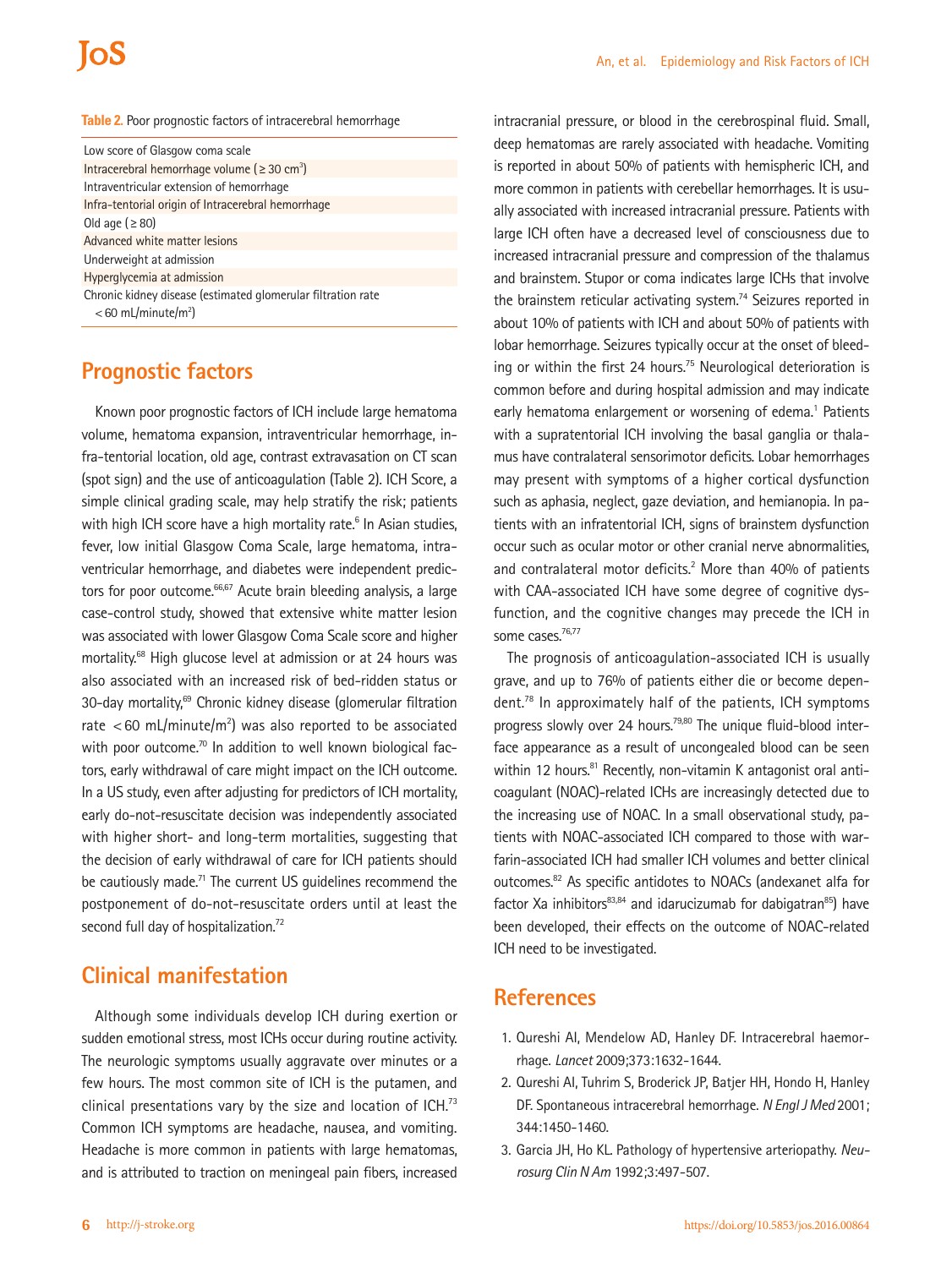- 4. Hong KS, Bang OY, Kang DW, Yu KH, Bae HJ, Lee JS, et al. Stroke statistics in Korea: part I. Epidemiology and risk factors: a report from the korean stroke society and clinical research center for stroke. *J Stroke* 2013;15:2-20.
- 5. Krishnamurthi RV, Moran AE, Forouzanfar MH, Bennett DA, Mensah GA, Lawes CM, et al. The global burden of hemorrhagic stroke: a summary of findings from the GBD 2010 study. *Glob Heart* 2014;9:101-106.
- 6. Hemphill JC 3rd, Bonovich DC, Besmertis L, Manley GT, Johnston SC. The ICH score: a simple, reliable grading scale for intracerebral hemorrhage. *Stroke* 2001;32:891-897.
- 7. Keep RF, Hua Y, Xi G. Intracerebral haemorrhage: mechanisms of injury and therapeutic targets. *Lancet Neurol* 2012;11:720- 731.
- 8. Feigin VL, Lawes CM, Bennett DA, Barker-Collo SL, Parag V. Worldwide stroke incidence and early case fatality reported in 56 population-based studies: a systematic review. *Lancet Neurol* 2009;8:355-369.
- 9. Sacco S, Marini C, Toni D, Olivieri L, Carolei A. Incidence and 10-year survival of intracerebral hemorrhage in a populationbased registry. *Stroke* 2009;40:394-399.
- 10. Kannel WB, Wolf PA, Verter J, McNamara PM. Epidemiologic assessment of the role of blood pressure in stroke. The Framingham study. *JAMA* 1970;214:301-310.
- 11. Broderick J, Connolly S, Feldmann E, Hanley D, Kase C, Krieger D, et al. Guidelines for the management of spontaneous intracerebral hemorrhage in adults: 2007 update: a guideline from the American Heart Association/American Stroke Association Stroke Council, High Blood Pressure Research Council, and the Quality of Care and Outcomes in Research Interdisciplinary Working Group. *Stroke* 2007;38:2001-2023.
- 12. Toyoda K. Epidemiology and registry studies of stroke in Japan. *J Stroke* 2013;15:21-26.
- 13. van Asch CJ, Luitse MJ, Rinkel GJ, van der Tweel I, Algra A, Klijn CJ. Incidence, case fatality, and functional outcome of intracerebral haemorrhage over time, according to age, sex, and ethnic origin: a systematic review and meta-analysis. *Lancet Neurol* 2010;9:167-176.
- 14. Flaherty ML, Woo D, Haverbusch M, Sekar P, Khoury J, Sauerbeck L, et al. Racial variations in location and risk of intracerebral hemorrhage. *Stroke* 2005;36:934-937.
- 15. Broderick J, Brott T, Tomsick T, Miller R, Huster G. Intracerebral hemorrhage more than twice as common as subarachnoid hemorrhage. *J Neurosurg* 1993;78:188-191.
- 16. Jolink WM, Klijn CJ, Brouwers PJ, Kappelle LJ, Vaartjes I. Time trends in incidence, case fatality, and mortality of intracerebral hemorrhage. *Neurology* 2015;85:1318-1324.
- 17. Stein M, Misselwitz B, Hamann GF, Scharbrodt W, Schummer

DI, Oertel MF. Intracerebral hemorrhage in the very old: future demographic trends of an aging population. *Stroke* 2012;43: 1126-1128.

- 18. Lovelock CE, Molyneux AJ, Rothwell PM; Oxford Vascular Study. Change in incidence and aetiology of intracerebral haemorrhage in Oxfordshire, UK, between 1981 and 2006: a population-based study. *Lancet Neurol* 2007;6:487-493.
- 19. González-Pérez A, Gaist D, Wallander MA, McFeat G, García-Rodríguez LA. Mortality after hemorrhagic stroke: data from general practice (The Health Improvement Network). *Neurology* 2013;81:559-565.
- 20. Liotta EM, Prabhakaran S. Warfarin-associated intracerebral hemorrhage is increasing in prevalence in the United States. *J Stroke Cerebrovasc Dis* 2013;22:1151-1155.
- 21. Chan S, Hemphill JC 3rd. Critical care management of intracerebral hemorrhage. *Crit Care Clin* 2014;30:699-717.
- 22. Fisher CM. Lacunar strokes and infarcts: a review. *Neurology*  1982;32:871-876.
- 23. Charidimou A, Gang Q, Werring DJ. Sporadic cerebral amyloid angiopathy revisited: recent insights into pathophysiology and clinical spectrum. *J Neurol Neurosurg Psychiatry* 2012;83:124- 137.
- 24. Rosand J, Hylek EM, O'Donnell HC, Greenberg SM. Warfarinassociated hemorrhage and cerebral amyloid angiopathy: a genetic and pathologic study. *Neurology* 2000;55:947-951.
- 25. Rost NS, Greenberg SM, Rosand J. The genetic architecture of intracerebral hemorrhage. *Stroke* 2008;39:2166-2173.
- 26. Phillips MC. Apolipoprotein E isoforms and lipoprotein metabolism. *IUBMB Life* 2014;66:616-623.
- 27. Qureshi AI, Suri MF, Ostrow PT, Kim SH, Ali Z, Shatla AA, et al. Apoptosis as a form of cell death in intracerebral hemorrhage. *Neurosurgery* 2003;52:1041-1047; discussion 1047-1048.
- 28. Qureshi AI, Ali Z, Suri MF, Shuaib A, Baker G, Todd K, et al. Extracellular glutamate and other amino acids in experimental intracerebral hemorrhage: an in vivo microdialysis study. *Crit Care Med* 2003;31:1482-1489.
- 29. Lusardi TA, Wolf JA, Putt ME, Smith DH, Meaney DF. Effect of acute calcium influx after mechanical stretch injury in vitro on the viability of hippocampal neurons. *J Neurotrauma* 2004;21: 61-72.
- 30. Graham DI, McIntosh TK, Maxwell WL, Nicoll JA. Recent advances in neurotrauma. *J Neuropathol Exp Neurol* 2000;59:641- 651.
- 31. Nakamura T, Xi G, Park JW, Hua Y, Hoff JT, Keep RF. Holotransferrin and thrombin can interact to cause brain damage. *Stroke* 2005;36:348-352.
- 32. Xi G, Keep RF, Hoff JT. Mechanisms of brain injury after intracerebral haemorrhage. *Lancet Neurol* 2006;5:53-63.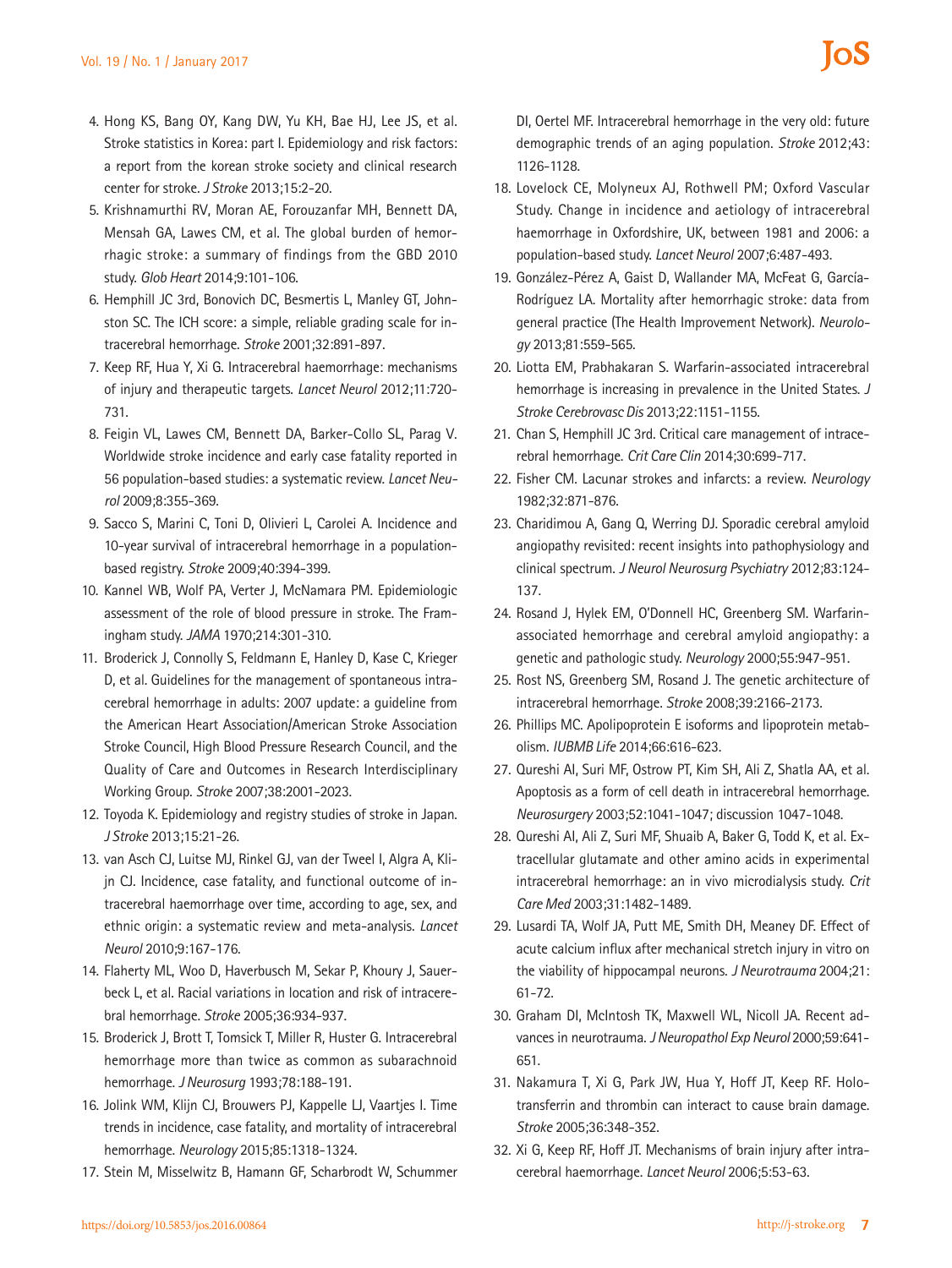# **IoS**

- 33. Wagner KR, Packard BA, Hall CL, Smulian AG, Linke MJ, De Courten-Myers GM, et al. Protein oxidation and heme oxygenase-1 induction in porcine white matter following intracerebral infusions of whole blood or plasma. *Dev Neurosci* 2002;24:154- 160.
- 34. Xi G, Reiser G, Keep RF. The role of thrombin and thrombin receptors in ischemic, hemorrhagic and traumatic brain injury: deleterious or protective? *J Neurochem* 2003;84:3-9.
- 35. Ariesen MJ, Claus SP, Rinkel GJ, Algra A. Risk factors for intracerebral hemorrhage in the general population: a systematic review. *Stroke* 2003;34:2060-2065.
- 36. Sturgeon JD, Folsom AR, Longstreth WT Jr, Shahar E, Rosamond WD, Cushman M. Risk factors for intracerebral hemorrhage in a pooled prospective study. *Stroke* 2007;38:2718- 2725.
- 37. O'Donnell MJ, Xavier D, Liu L, Zhang H, Chin SL, Rao-Melacini P, et al. Risk factors for ischaemic and intracerebral haemorrhagic stroke in 22 countries (the INTERSTROKE study): a casecontrol study. *Lancet* 2010;376:112-123.
- 38. Zia E, Hedblad B, Pessah-Rasmussen H, Berglund G, Janzon L, Engström G. Blood pressure in relation to the incidence of cerebral infarction and intracerebral hemorrhage. Hypertensive hemorrhage: debated nomenclature is still relevant. *Stroke* 2007; 38:2681-2685.
- 39. Martini SR, Flaherty ML, Brown WM, Haverbusch M, Comeau ME, Sauerbeck LR, et al. Risk factors for intracerebral hemorrhage differ according to hemorrhage location. *Neurology* 2012; 79:2275-2282.
- 40. Jackson CA, Sudlow CL. Is hypertension a more frequent risk factor for deep than for lobar supratentorial intracerebral haemorrhage? *J Neurol Neurosurg Psychiatry* 2006;77:1244- 1252.
- 41. Grønbaek H, Johnsen SP, Jepsen P, Gislum M, Vilstrup H, Tage-Jensen U, et al. Liver cirrhosis, other liver diseases, and risk of hospitalisation for intracerebral haemorrhage: a Danish population-based case-control study. *BMC Gastroenterol* 2008; 8:16.
- 42. Thrift AG, McNeil JJ, Forbes A, Donnan GA. Risk factors for cerebral hemorrhage in the era of well-controlled hypertension. Melbourne Risk Factor Study (MERFS) Group. *Stroke* 1996;27: 2020-2025.
- 43. Mustanoja S, Strbian D, Putaala J, Meretoja A, Curtze S, Haapaniemi E, et al. Association of prestroke statin use and lipid levels with outcome of intracerebral hemorrhage. *Stroke* 2013; 44:2330-2332.
- 44. Flaherty ML, Tao H, Haverbusch M, Sekar P, Kleindorfer D, Kissela B, et al. Warfarin use leads to larger intracerebral hematomas. *Neurology* 2008;71:1084-1089.
- 45. Flaherty ML, Kissela B, Woo D, Kleindorfer D, Alwell K, Sekar P, et al. The increasing incidence of anticoagulant-associated intracerebral hemorrhage. *Neurology* 2007;68:116-121.
- 46. García-Rodríguez LA, Gaist D, Morton J, Cookson C, González-Pérez A. Antithrombotic drugs and risk of hemorrhagic stroke in the general population. *Neurology* 2013;81:566-574.
- 47. He J, Whelton PK, Vu B, Klag MJ. Aspirin and risk of hemorrhagic stroke: a meta-analysis of randomized controlled trials. *JAMA* 1998;280:1930-1935.
- 48. Hart RG, Halperin JL, McBride R, Benavente O, Man-Son-Hing M, Kronmal RA. Aspirin for the primary prevention of stroke and other major vascular events: meta-analysis and hypotheses. *Arch Neurol* 2000;57:326-332.
- 49. Thompson BB, Béjot Y, Caso V, Castillo J, Christensen H, Flaherty ML, et al. Prior antiplatelet therapy and outcome following intracerebral hemorrhage: a systematic review. *Neurology*  2010;75:1333-1342.
- 50. Naidech AM, Jovanovic B, Liebling S, Garg RK, Bassin SL, Bendok BR, et al. Reduced platelet activity is associated with early clot growth and worse 3-month outcome after intracerebral hemorrhage. *Stroke* 2009;40:2398-2401.
- 51. Davis SM, Broderick J, Hennerici M, Brun NC, Diringer MN, Mayer SA, et al. Hematoma growth is a determinant of mortality and poor outcome after intracerebral hemorrhage. *Neurology* 2006;66:1175-1181.
- 52. ACTIVE Investigators, Connolly SJ, Pogue J, Hart RG, Hohnloser SH, Pfeffer M, et al. Effect of clopidogrel added to aspirin in patients with atrial fibrillation. *N Engl J Med* 2009;360:2066- 2078.
- 53. Kernan WN, Viscoli CM, Brass LM, Broderick JP, Brott T, Feldmann E, et al. Phenylpropanolamine and the risk of hemorrhagic stroke. *N Engl J Med* 2000;343:1826-1832.
- 54. Yoon BW, Bae HJ, Hong KS, Lee SM, Park BJ, Yu KH, et al. Phenylpropanolamine contained in cold remedies and risk of hemorrhagic stroke. *Neurology* 2007;68:146-149.
- 55. Bos MJ, Koudstaal PJ, Hofman A, Breteler MM. Decreased glomerular filtration rate is a risk factor for hemorrhagic but not for ischemic stroke: the Rotterdam Study. *Stroke* 2007;38: 3127-3132.
- 56. Ovbiagele B, Wing JJ, Menon RS, Burgess RE, Gibbons MC, Sobotka I, et al. Association of chronic kidney disease with cerebral microbleeds in patients with primary intracerebral hemorrhage. *Stroke* 2013;44:2409-2413.
- 57. Goos JD, Henneman WJ, Sluimer JD, Vrenken H, Sluimer IC, Barkhof F, et al. Incidence of cerebral microbleeds: a longitudinal study in a memory clinic population. *Neurology* 2010;74: 1954-1960.
- 58. Jeerakathil T, Wolf PA, Beiser A, Hald JK, Au R, Kase CS, et al.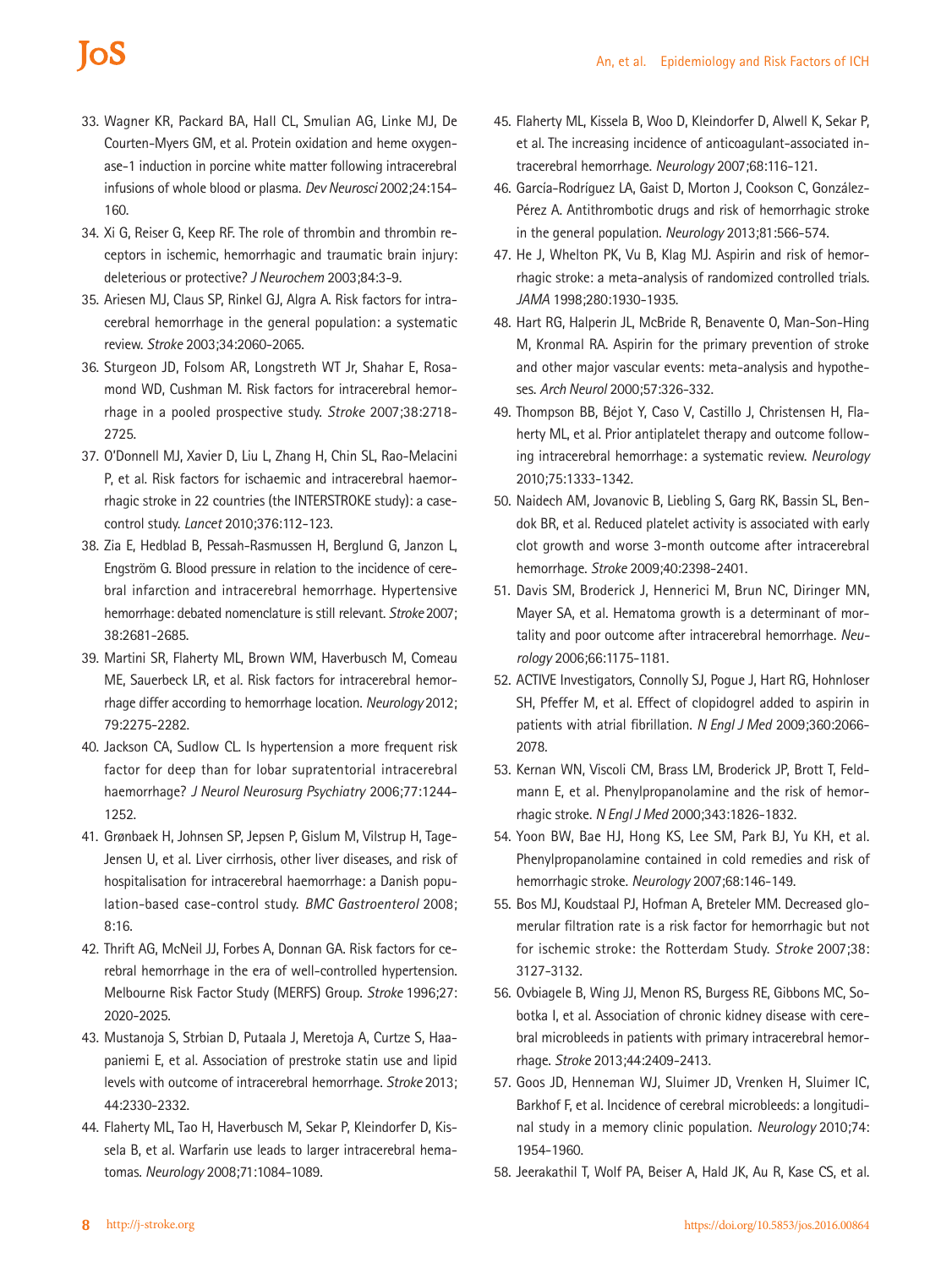Cerebral microbleeds: prevalence and associations with cardiovascular risk factors in the Framingham Study. *Stroke* 2004; 35:1831-1835.

- 59. Cordonnier C, Al-Shahi Salman R, Wardlaw J. Spontaneous brain microbleeds: systematic review, subgroup analyses and standards for study design and reporting. *Brain* 2007;130: 1988-2003.
- 60. Charidimou A, Kakar P, Fox Z, Werring DJ. Cerebral microbleeds and recurrent stroke risk: systematic review and meta-analysis of prospective ischemic stroke and transient ischemic attack cohorts. *Stroke* 2013;44:995-1001.
- 61. Lovelock CE, Cordonnier C, Naka H, Al-Shahi Salman R, Sudlow CL; Edinburgh Stroke Study Group, et al. Antithrombotic drug use, cerebral microbleeds, and intracerebral hemorrhage: a systematic review of published and unpublished studies. *Stroke* 2010;41:1222-1228.
- 62. Lee SH, Ryu WS, Roh JK. Cerebral microbleeds are a risk factor for warfarin-related intracerebral hemorrhage. *Neurology* 2009; 72:171-176.
- 63. Jung SY, Bae HJ, Park BJ, Yoon BW; Acute Brain Bleeding Analysis Study Group. Parity and risk of hemorrhagic strokes. *Neurology* 2010;74:1424-1429.
- 64. Kim BJ, Lee SH, Ryu WS, Kim CK, Chung JW, Kim D, et al. Excessive work and risk of haemorrhagic stroke: a nationwide case-control study. *Int J Stroke* 2013;8 Suppl A100:56-61.
- 65. Kim TJ, Kim CK, Kim Y, Jung S, Jeong HG, An SJ, et al. Prolonged sleep increases the risk of intracerebral haemorrhage: a nationwide case-control study. *Eur J Neurol* 2016;23:1036- 1043.
- 66. Poungvarin N, Suwanwela NC, Venketasubramanian N, Wong LK, Navarro JC, Bitanga E, et al. Grave prognosis on spontaneous intracerebral haemorrhage: GP on STAGE score. *J Med Assoc Thai* 2006;89 Suppl 5:S84-S93.
- 67. Chen HS, Hsieh CF, Chau TT, Yang CD, Chen YW. Risk factors of in-hospital mortality of intracerebral hemorrhage and comparison of ICH scores in a Taiwanese population. *Eur Neurol*  2011;66:59-63.
- 68. Lee SH, Kim BJ, Ryu WS, Kim CK, Kim N, Park BJ, et al. White matter lesions and poor outcome after intracerebral hemorrhage: a nationwide cohort study. *Neurology* 2010;74:1502- 1510.
- 69. Lee SH, Kim BJ, Bae HJ, Lee JS, Lee J, Park BJ, et al. Effects of glucose level on early and long-term mortality after intracerebral haemorrhage: the Acute Brain Bleeding Analysis Study. *Diabetologia* 2010;53:429-434.
- 70. Miyagi T, Koga M, Yamagami H, Okuda S, Okada Y, Kimura K, et al. Reduced estimated glomerular filtration rate affects outcomes 3 months after intracerebral hemorrhage: the stroke

acute management with urgent risk-factor assessment and improvement-intracerebral hemorrhage study. *J Stroke Cerebrovasc Dis* 2015;24:176-182.

- 71. Zahuranec DB, Brown DL, Lisabeth LD, Gonzales NR, Longwell PJ, Smith MA, et al. Early care limitations independently predict mortality after intracerebral hemorrhage. *Neurology* 2007; 68:1651-1657.
- 72. Hemphill JC 3rd, Greenberg SM, Anderson CS, Becker K, Bendok BR, Cushman M, et al. Guidelines for the management of spontaneous intracerebral hemorrhage: a guideline for healthcare professionals from the American Heart Association/ American Stroke Association. *Stroke* 2015;46:2032-2060.
- 73. Manno EM, Atkinson JL, Fulgham JR, Wijdicks EF. Emerging medical and surgical management strategies in the evaluation and treatment of intracerebral hemorrhage. *Mayo Clin Proc*  2005;80:420-433.
- 74. Steiner T, Kaste M, Forsting M, Mendelow D, Kwiecinski H, Szikora I, et al. Recommendations for the management of intracranial haemorrhage - part I: spontaneous intracerebral haemorrhage. The European Stroke Initiative Writing Committee and the Writing Committee for the EUSI Executive Committee. *Cerebrovasc Dis* 2006;22:294-316.
- 75. Vespa PM, O'Phelan K, Shah M, Mirabelli J, Starkman S, Kidwell C, et al. Acute seizures after intracerebral hemorrhage: a factor in progressive midline shift and outcome. *Neurology*  2003;60:1441-1446.
- 76. Vinters HV. Cerebral amyloid angiopathy. A critical review. *Stroke* 1987;18:311-324.
- 77. Yoshimura M, Yamanouchi H, Kuzuhara S, Mori H, Sugiura S, Mizutani T, et al. Dementia in cerebral amyloid angiopathy: a clinicopathological study. *J Neurol* 1992;239:441-450.
- 78. Fang MC, Go AS, Chang Y, Hylek EM, Henault LE, Jensvold NG, et al. Death and disability from warfarin-associated intracranial and extracranial hemorrhages. *Am J Med* 2007;120:700- 705.
- 79. Kase CS, Robinson RK, Stein RW, DeWitt LD, Hier DB, Harp DL, et al. Anticoagulant-related intracerebral hemorrhage. *Neurology* 1985;35:943-948.
- 80. Fredriksson K, Norrving B, Strömblad LG. Emergency reversal of anticoagulation after intracerebral hemorrhage. *Stroke* 1992; 23:972-977.
- 81. Livoni JP, McGahan JP. Intracranial fluid-blood levels in the anticoagulated patient. *Neuroradiology* 1983;25:335-337.
- 82. Wilson D, Charidimou A, Shakeshaft C, Ambler G, White M, Cohen H, et al. Volume and functional outcome of intracerebral hemorrhage according to oral anticoagulant type. *Neurology* 2016;86:360-366.
- 83. Connolly SJ, Milling TJ Jr, Eikelboom JW, Gibson CM, Curnutte